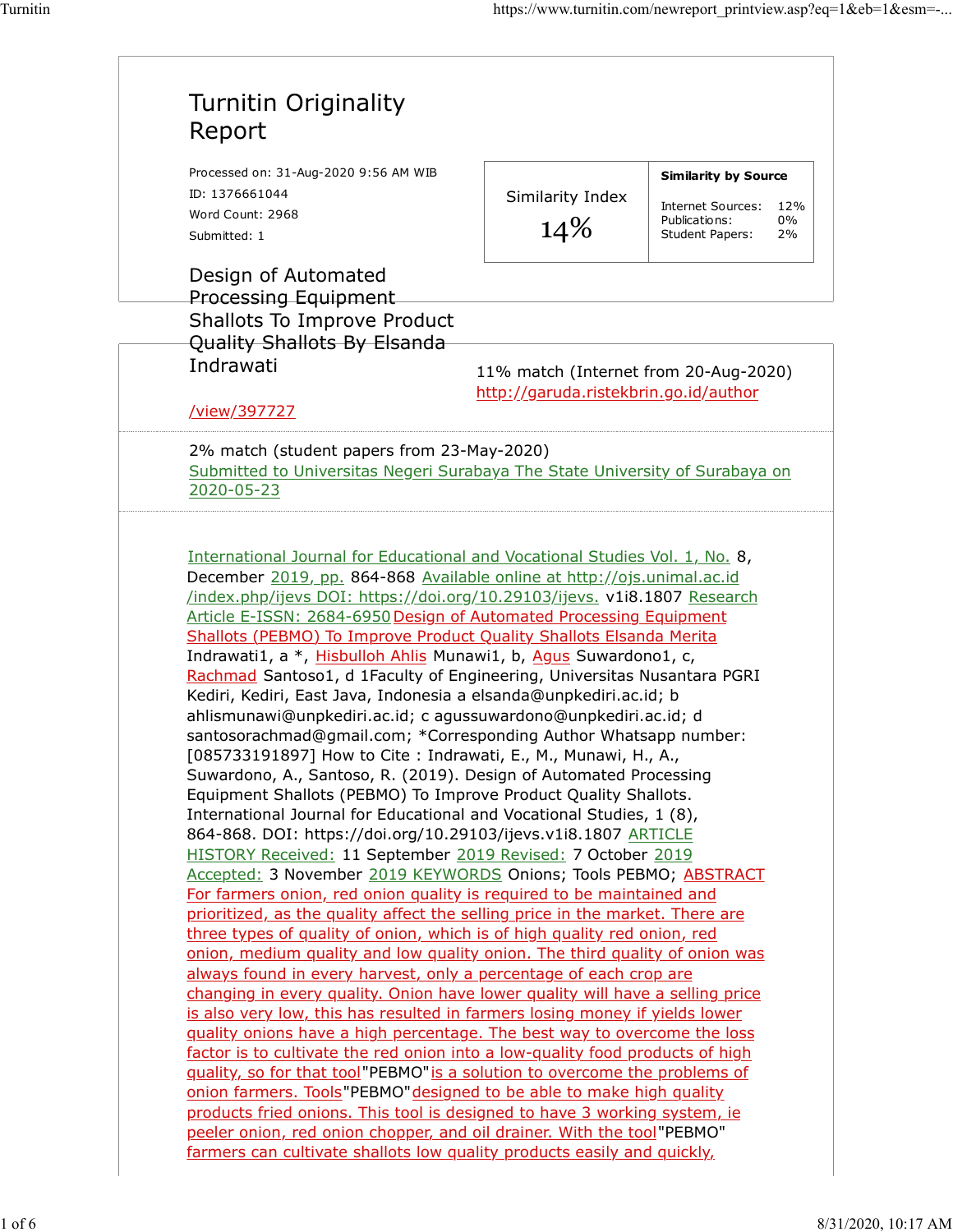because farmers do not need to be difficult to peel and chop the onion using the manual method. In addition the tool is equipped with a tool that prevents the oil drainer fried onion products are completely free of oil and durable. Besides these tools also make fried onion products more hygienic and healthier because they have low levels of oil content. So with the "PEBMO" can improve the quality of low red onion into food products with high quality and price. This is an open access article under the CC-BY-SA license. 1. INTRODUCTION Sekoto village is a village located in the district of Kediri. Sekoto village is very fertile village and has a vast agricultural land, most of the population lives from agriculture sector with major commodity crops are crops of onion. In the village of farmland Sekoto shallot has a high productivity as evidenced by Banon an area of 500, equivalent to 7000 square meters can produce 10 tons of red onion onion sebesan one harvest. Figure 1. Preliminary Survey of Agricultural Condition Onion Fertile Figure 2. Preliminary Survey Results Shallots are Abundant Harvest. Red onion becomes a commodity crops high level permintaanya good market for raw onion or shallot to refined, this is because the onion one herb that is always used in every Indonesian cuisines, so the demand for onion in Indonesia is very high either. However, despite the high market demand for red onion did not make the onion farmers prosper. This is because the price of onions in the market depends on the quality of onion sold. Onion that have good quality will be sold with a high selling price and low quality onion would be sold at a very low price, even not sold. Whereas in fact each onion harvest the farmers do not always get a good quality red onion. Based on the interview to one of the onion farmers in the village of the District Sekoto Badas onion farmers suffering occurs when commodities were cheap in the market shallots and onion crop pests resulting in a very low quality of onion because most of the onion harvest rot. In 2017 the price of onion cost in the market resulting from crop failure where, onion crop pests capers which resulted in the leaves wither and the disease Grandong which resulted in the onion bulbs rot, the impact of crop failure that onion prices be dropped and reduced yields more than 60%. In July 2019 onion harvest occurs, but it does not make onion prices crept up in the market, this only resulted in onion prices plummeted by more than 50% is on the normal price of onion reached 10,000-20,000 per kg to 6.000-12,000 per kg. This causes farmers to lose because the harvest is not worth the cost of planting and maintenance. So based on the results of these interviews can be concluded that many factors causing low onion prices in the market. Dewi, Saharia, and Defina (353: 2013), stating that the shallots are crops that are easily damaged both in the process of growth and post-harvest, where the onion plants can also experience the immutability which can tend to harm the farmers as a result of postharvest activities that bad. Many farmers attempt to suppress the results of low quality onion productivity, among others, with the growing media processing techniques, the provision of a variety of nutrients, protein, and vitamins. But there had been no attempt by farmers to cultivate the red onion into a low-quality food products of high quality directly. So far, farmers sell low quality onion directly to middlemen who are rewarded with a very low price. Seeing this, the authors designed a tool "PEBMO" which is a tool that can process yields low quality onion fried onion into products of high quality. This tool is designed to have three work function, namely peeler onion, red onion chopper, and oil drainer. In addition the use of a "PEBMO" This also reduces the productivity of product processing time is much shorter, efficient, and produce onions that are durable, so that the product onions fried red produced has a high quality. Making this tool is a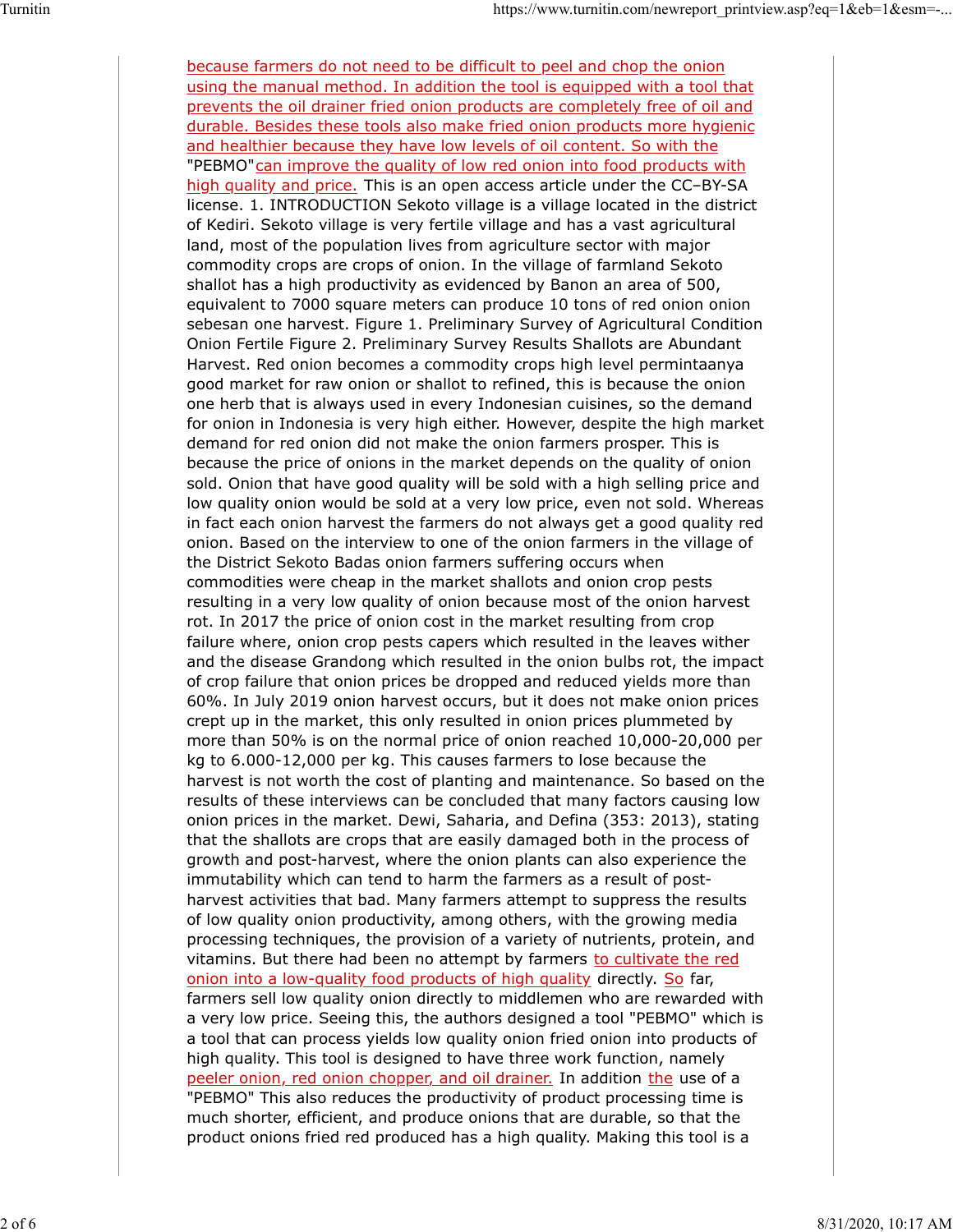method based on the analysis of the situation in the field so designed tool "PEBMO" in the hope that it can produce a processed food product quality onion with modern production processes and short processing time. Manufacture of refined products, namely fried onion field shares based on survey results, stating the price of the processed form of onion fried onion tend to be more stable than the raw onion. The design of the onion processing tool automatically notice a few things in the design process, namely (1) the efficiency in the use, operation of automated processing equipment shallot onion is very easy to use, this is because the tool only as a tool carriers; (2) the efficiency of time, the time required in the processing of onion relatively much shorter than the processing onion manual system, (3) hygienic, appliance consisting mostly of steel materials that are safe for foodstuffs, other than that the tool is equipped with a drainer oil, so that the processed onion products produced will be low oil and crisper, (4) the efficiency in the removal, red onion processing equipment can be assembled, making it easy to transport or packaging tools. The purpose of community service activities, namely: (1) create a design tool Onion Automatic Processing (PEBMO) to improve the quality of food products and high-quality fried onions; (2) to increase the health value of the products, value-added products, and the economic value of products with red onion processing using the tool Onion Automatic Processing (PEBMO). 2. METHODS The method will be done in this research is the development of a framework and making of design planning tool "PEBMO" and design tool "PEBMO". Development of a framework serves to explain the outline of the sequence of work to be carried out. Image design tool "PEBMO" Provision of tools and materials to make tools Assembly tool "PEBMO" Testing tool "PEBMO" Evaluation tool "PEBMO" PKM activity monitoring PKM activity evaluation PKM activity reporting Figure 3. Framework of Tools "PEBMO" 3. RESULTS AND DISCUSSION 3.1 Design of Tools PEBMO Red onion automatic processing tool (PEBMO) is designed to produce a processed food product quality onion with modern production processes and short processing time. Red onion automatic processing tool consists of several constructions, namely: 3.1.1 Construction Onion Peeler Materials for the manufacture of red onion peeler, which consists of dynamo, stainlis plate, rubber peeler, klaker, pulleys, banbel, axles, and hoses. The main ingredient selected stainless with some consideration, namely: (1) because the working system of water-related tool, the selected materials that are not easily corroded steel; (2) material is safe and hygienic stainless steel; (3) do not give a bad influence on foodstuffs. The diameter of the onion peeler is the length 1000 mm, width 1000 mm and height of 500 mm. The diameter of the tool adapted to the capacity of the peeled onion is once processing as much as 5 kg, in addition to the design of the tool also pay attention to efficiency in the use, maintenance, and removal tools. Figure 4. Construction Equipment Performance First peeler Onion 3.1.2 Construction Tools Onion Chopper Onion chopper tool made of angle iron, plate sainlist, cutting blades, magneto, capacitor, as. Use of the tool dynamo enabled in order to work automatically without using manpower, in addition to the use of dynamo makes the processing time becomes faster. Onion chopper tool uses two blades for cutting onions, it is intended that the results of the pieces of onion has a diameter of great thinness. Figure 5. Construction Equipment Second-performance chopper Onion 3.1.3 Construction tool oil drainer Oil drainer tool is designed with the goal of keeping the product fried onions become more healthy and durable. The materials used for the manufacture of oil drainer tool which consists of dynamo, sainlist plate, angle steel, banbel and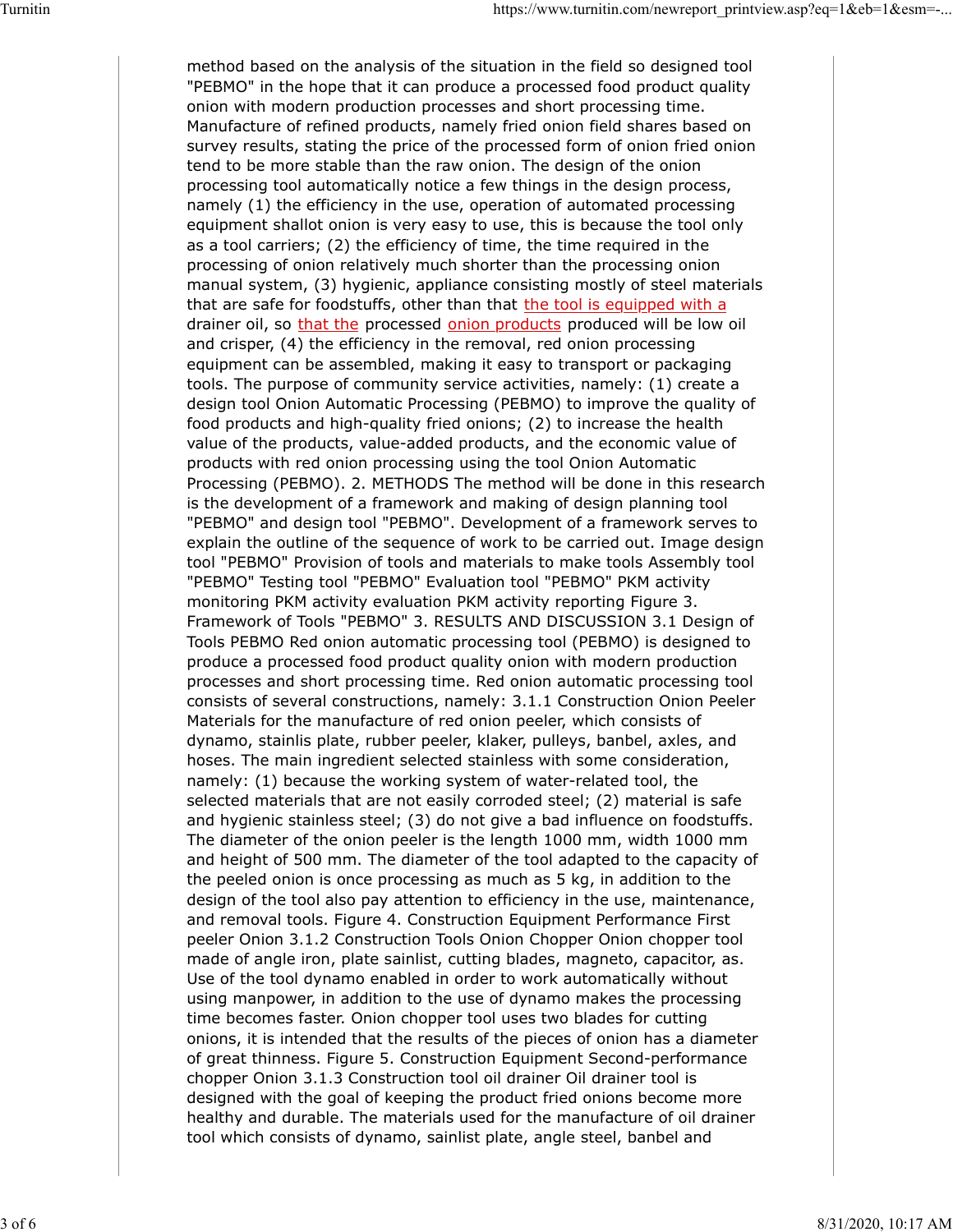stainlish sieve. Oil drainer tool diameter is 500 mm long, 500 mm wide and 500 mm high with a capacity of 2 kg of onions. Figure 6. Construction Equipment Performance Third Oil Peniris 3.1.4 Sistem Work Items Processing Equipment Automatic Onion (PEBMO) PEBMO tool that has a working system that is paring its 3 red onions, red onion chopper, and oil drainer. The processing of onion using a manual system with a capacity of raw onion 5 kg require processing times of about 6 hours but if using a tool PEBMO processing of raw onion until it becomes a product fried onions high-quality packaging takes craftsmanship 45 minutes, so using Tools Pebmo can save processing time of about 5:05 hours craftsmanship so that the productivity by the use of a higher PEBMO tool. Figure 7. Automatic Processing Equipment Shallots (PEBMO) 3.2 Improved Health Value, Value Added, And The Economics of Products By Means PEBMO The use of automatic processing tool onion "PEBMO" could have an impact on several things, namely: (1) the health value of the product, (2) value-added products, (3) the economic potential of the product. 3.2.1 Value Health Products The processing of onions with red onion automatic processing tool "PEBMO" make the product more hygienic because it minimizes the product comes into direct contact with humans. One final production process through the oil drainer tool, making the product contains less oil so as not to endanger the health of consumers. With manual dryer product weight of 4 kg of raw onion would be 1.2 kg of dry red onion, whereas with the tool "PEBMO" of the production process 4 kg of raw onion would be 1 kg of dried red onion. This proves if the oil content in the product fried onions with red onion automatic processing tool "PEBMO" much lower oil content compared with fried onion with manual production methods. 3.2.2 Value-added products Improving the quality of products from raw onion low quality into refined products fried shallots high quality by processing tool onion automatic "PEBMO" which includes (1) the product fried onions through the production process with the "PEBMO" is much more durable than the raw onion low quality (without processing) and the processing system of conventional, ie if the raw onion processed into fried onions by using the tool "PEBMO", then fried onions will last one year, but if fried onion low quality (without processing ) that is not sold is left for 1 month without any production process, then the onion will undergo a process of decay. Besides if compared with the processing system manual or the conventional product fried onions by using the tool "PEBMO" is also still much awat this because with the manual system-level durability fried onions only lasted 3 months, (2) product fried onions through the production process with the tool "PEBMO has the texture of dry and crisp, this is because the oil content low in the product fried onions with the" PEBMO, (3) the product fried onions with the "PEBMO" has a more attractive packaging and airtight, making products to be more durable and favored by consumers.(2) product fried onions through the production process with the "PEBMO has the texture of dry and crisp, this is because the oil content low in the product fried onions with the" PEBMO, (3) the product fried onions with the "PEBMO" has a more attractive packaging and airtight, thus making the product more durable and favored by consumers.(2) product fried onions through the production process with the "PEBMO has the texture of dry and crisp, this is because the oil content low in the product fried onions with the" PEBMO, (3) the product fried onions with the "PEBMO" has a more attractive packaging and airtight, this making the product more durable and favored by consumers. 3.2.3 The Potential Economic Value of Products Red onion that has low quality in the market has a price 6000-10000 per kg, if converted into product fried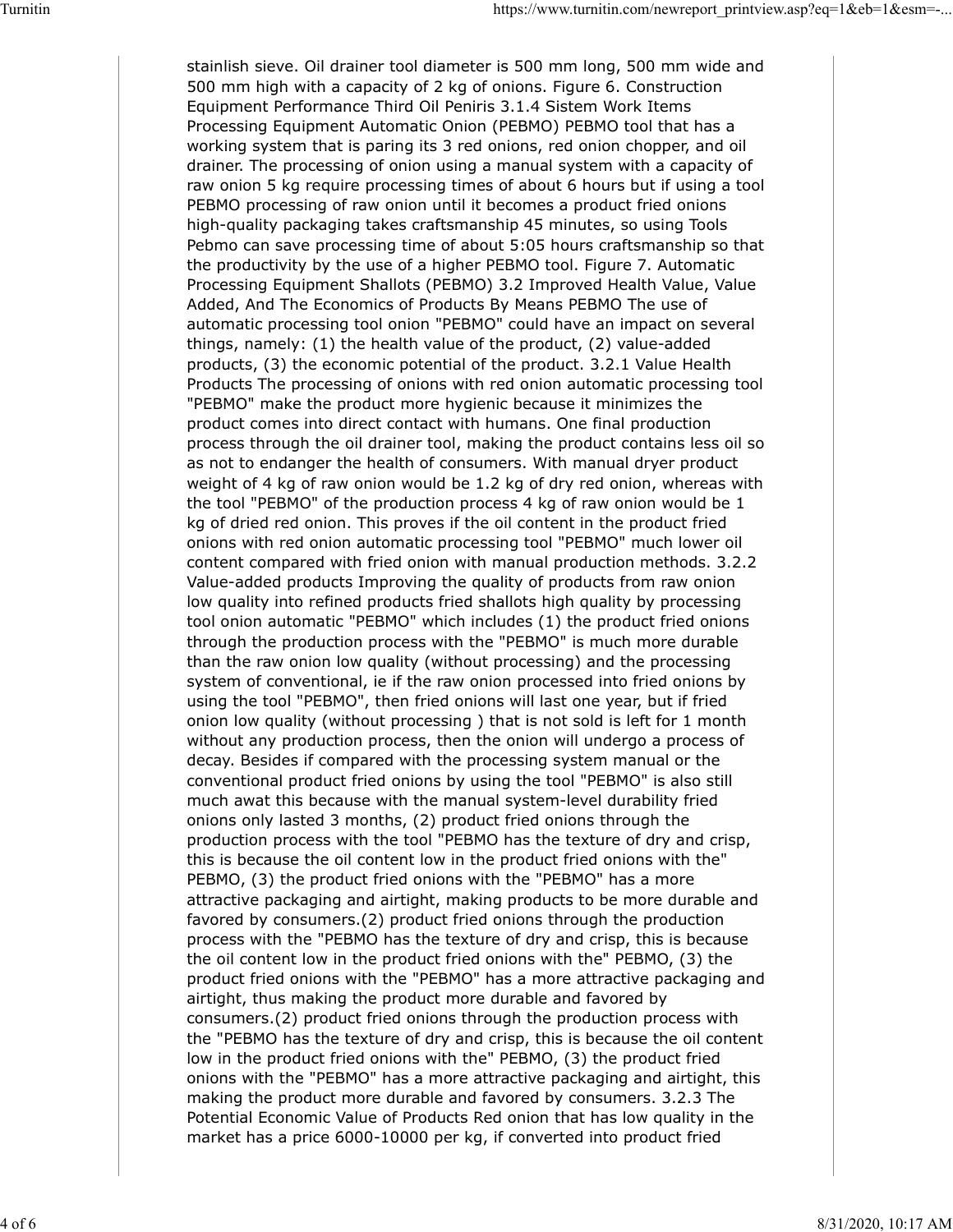onions with a value shrank 4 kg of raw onion into 1 kg of fried onion products then 10,000 / kg (highest price)  $\times$  4 kg of raw onion to 40,000 rupiah. If processed into fried onions then the selling price will rise to 100 thousand / kg. This shows an increase of more than 100% if the low quality onion fried onions processed into products with good quality. Production of fried onion using processing tool onion automatic "PEBMO" much better than the manual system, it is because (1) the result of the size of the slices of onion will equal between each other, (2) the product has a texture that is dry and krispi, (3) more hygienic and healthy products, (4) the product durable, and (5) a relatively shorter productivity. So economically provide added value and higher profits compared with fried onion products with manual systems. Production of fried shallot onion using automatic processing tool "PEBMO" bringing the total number to be much more increased production with a much shorter time. This is evidenced by the manual method of production of 5 kg of onion usually takes 14 hours began stripping to packaging, but with the production of fried onions using a processing tool onion automatic "PEBMO" only takes 3 hours to produce 5 kg of fried onions which starts from stripping process up to the packaging process. 4. CONCLUSIONS Community service activities (PKM) has been done can be concluded as beriku, namely (1) the design processor red onion automatic "PEBMO" consists of 3 work function that is peeler onion, chopper onion, and drainer oil, ( 2) processor red onion automatic "PEBMO" could have an impact on several things, namely: the health value products where the product is fried shallots lower oil and hygienic because the product skimpy into direct contact with humans, value-added products, namely products are more durable and have packaging more attractive, the economic potential of the product is increasing prices of raw red onion into onion fried product is more than 100%. Suggestions of activities Community Services (PKM) is still doing onion processing tool automatic "PEBMO" with a greater volume tool so that the production will also be increased. Acknowledgement Thanks to the Institute for Research and Community Service (LPPM) Nusantara University PGRI Kediri has provided direction and guidance, so that passed the Community Service Grants budget year 2019. Thanks to Kemenristek DIKTI have mendanaik these activities and farmer groups Sekoto village who has supported Community Services program (PKM). REFERENCES Anonymous. (2003). Agribusiness Development Integrated Onion. Directorate of Vegetable Crops. Directorate General of Horticulture. Agriculture department. Asmara, R., & Ardhiana, R. (2010). Market Integration in system integration Onions. Agricultural Socio-Economics Journal, 10 (3), 164. PHP DG (Directorate General of Processing and Marketing of Agricultural Products). (2006). Road Map Postharvest Processing and Marketing of Red Onion. Accessed from:http://agribisnis.deptan.go.id Iriana, E., (2013). Prospects of Development of Technological Innovation Onion in Optimal Land (Land of Sand) in improving the Farmer Income. Research Journal Vol. 11 Central Java province 2 December 2013. Research Journal Vol.11 Central Java province 2 December 2013. Sayaka, B. & Y. Supriyatna. (2009). Marketing Partnership Shallots inBrebes in Central Java. Accessed from:http://pse.litbang.deptan.go.id Indrawati et al International Journal for Educational and Vocational Studies, Vol. 1, No. 8, December 2019, pp. 864-868 Indrawati et al International Journal for Educational and Vocational Studies, Vol. 1, No. 8, December 2019, pp.864-868 Indrawati et al International Journal for Educational and Vocational Studies, Vol. 1, No. 8, December 2019, pp.864-868 Indrawati et al International Journal for